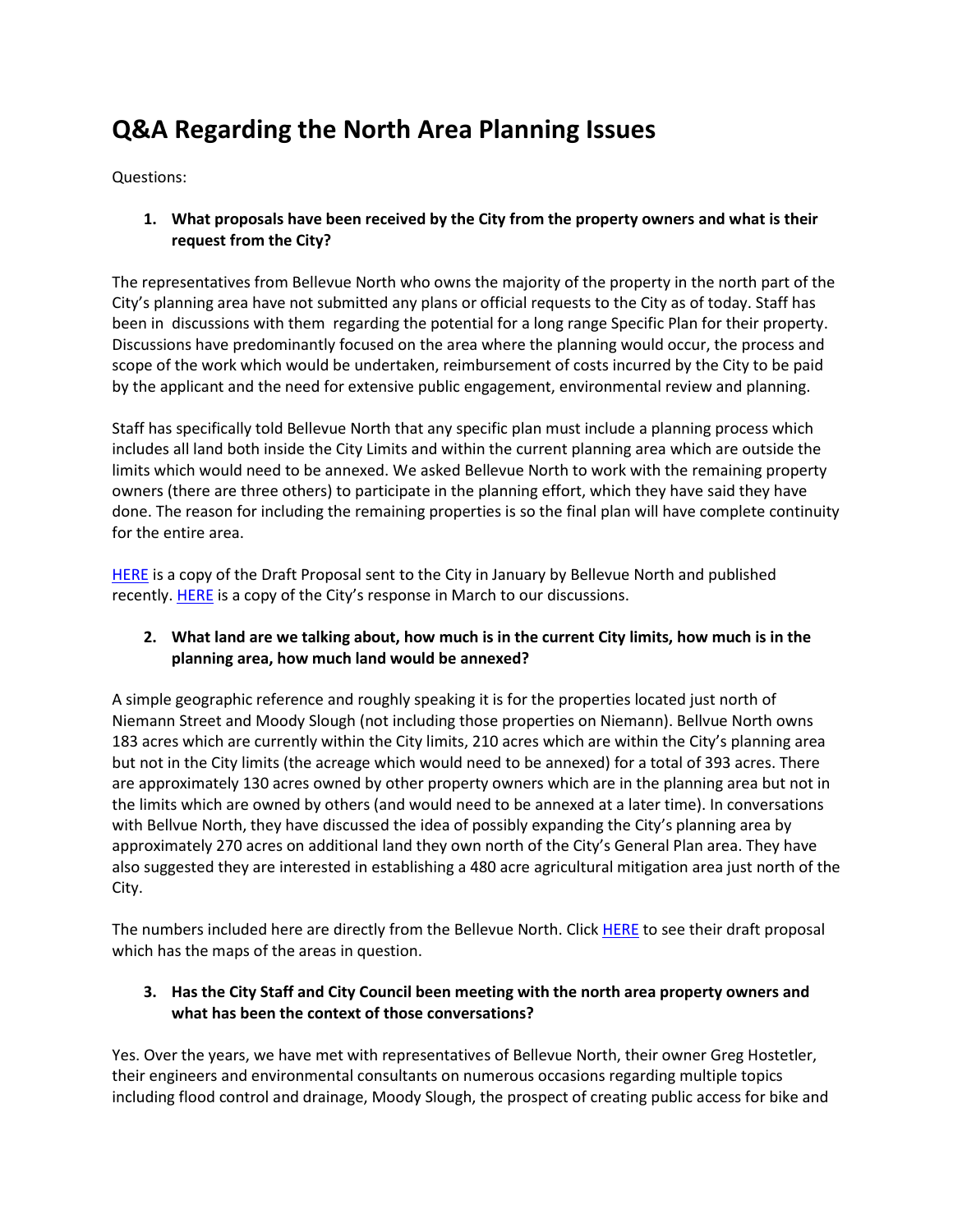walking trails, water, wastewater re-use, environmental projects, economic development opportunities and planning. In total (both in and out of the City) they own literally thousands of acres and are a major land concern so without question, Staff talks with them.

As Staff discussions with Bellevue North moved toward the potential for a request coming to the City, their representative, Jeff Roberts requested to meet with the City Council Members in February for an opportunity to introduce himself, talk about the prospects of a specific planning process and the overall process for public engagement, plan development and environmental review. The Council Members met individually(so as to avoid a violation of the Brown Act) with Mr. Roberts, he brought in some large photo's of the properties and talked about the concept of the specific plan, possible expansion of the planning area and agricultural mitigation area. Staff (me) sat in on each meeting to assure continuity of information delivered to the Council and to answer any questions or provide clarification on issues which might arise, especially on process. One City Council Member met with Mr. Roberts on a second occasion and Staff participated in that meeting also.

In the past, Mr Roberts has inquired about the prospect of submitting a subdivision map for the 183 acres already in the City limits for development (which they can do at any time). Staff has suggested that a more comprehensive planning effort, such as a specific plan would be more beneficial to the City. The logic behind this position is that a broader planning area gives greater opportunities for a cohesive long term outcomes which would benefit the City.

As part of the Economic Development Advisory Committee Meetings (EDAC in 2018), Jeff Roberts representing the property owner came in as a guest speaker to answer questions regarding potential economic development opportunities on their property. The EDAC has included extensive [recommendations on](http://www.cityofwinters.org/wp-content/uploads/2019/04/2019_0329EconomicDevReportFinalReport2a.pdf) land use and flood control in their report. Because many recommendations were specific to Bellevue North land, Staff provided drafts of the report to Mr. Roberts so their group would not be surprised or unaware of the discussions. As Mr. Roberts was considering submitting a planning request, Staff repeatedly suggested that they wait to allow public discussions to occur (through the Strategic Planning Workshops) so they could hear public input outside of their request before submitting and starting another process.

As an aside, Staff meets constantly with property owners, businesses and prospective property owners about land use. At the City of Winters, we work to maintain optimum transparency and customer service for people who own property, businesses or people who are looking to invest in the City. Its simply what we do both big and small! The biggest complaint about government is people's inability to "get answers" so we work to keep an open door and be accessible.

## **4. Did the City Manager provide Bellevue with advanced versions of the Economic Development Advisory Committee Report?**

Yes. Mr. Roberts was a guest speaker before the Committee in September and throughout the process there was much discussion about the Bellevue North Property which encompasses most of the north area of the General Plan and is where the vast majority of property for economic development exists. As recommendations and ideas emerged from a land use perspective, Mr Roberts was provided a draft copy and then the final copy (on the Friday before the Monday release of the report). Early release of the report was sent to almost 60 people.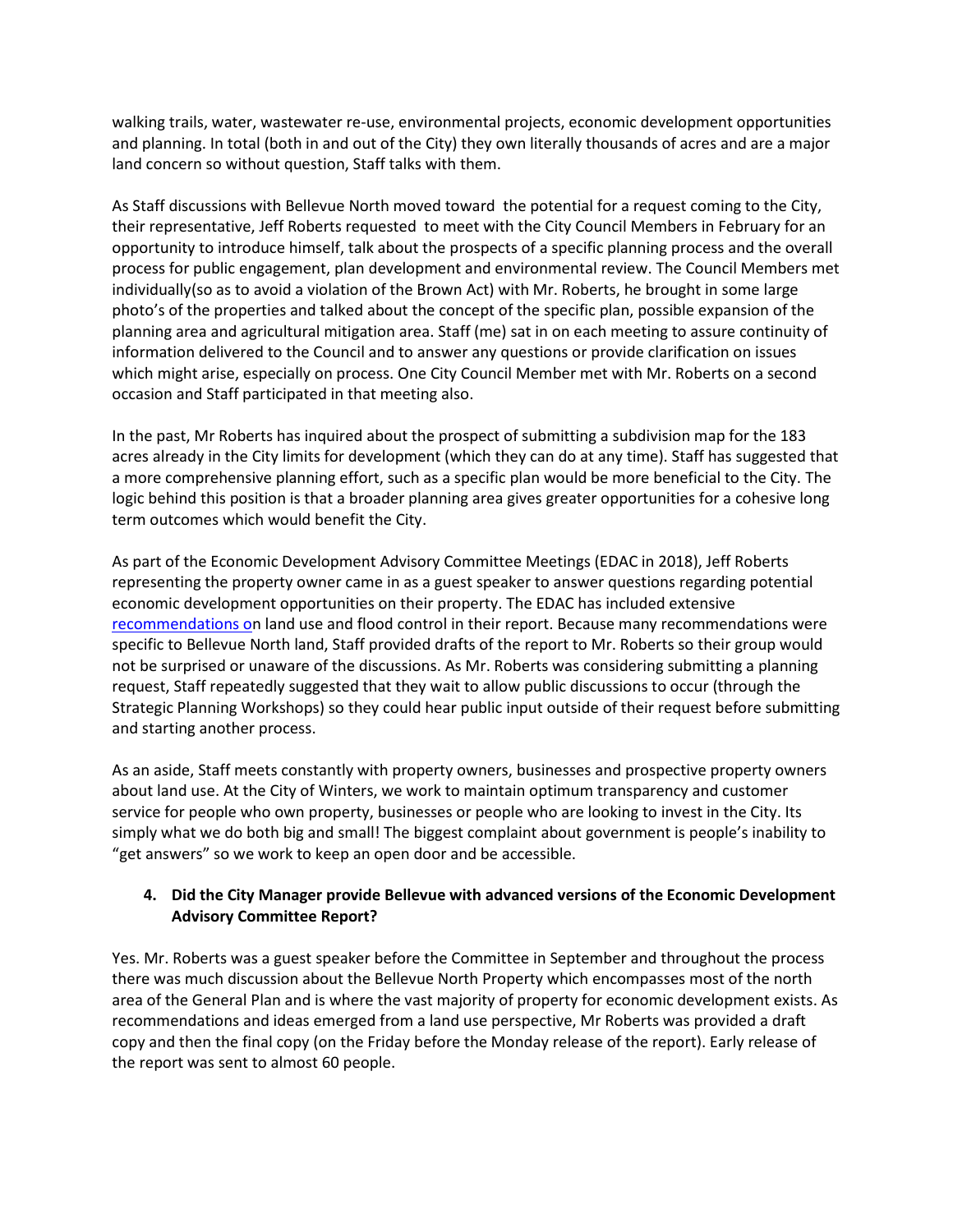When the City discusses and does planning regarding private property, it is essential to keep the affected property owners both informed and engaged in the process. In this case, the EDAC discussed some zoning issues related to expansion of industrial and commercial areas, planning to address flood control and key issues related to the Bellevue North Property. It only makes sense to keep the property owner in the loop when we are talking about their property versus getting the notice second hand. We did this extensively in regards to the Downtown Master Plan, Form Based Code and the Parking Master Plan. In many cases, we invited the property owners to be at the table during these discussions.

## **5. Has a request for proposal (RFP) been released for planning firms to assist the property owners in the development of a specific plan?**

The City Staff is unaware of any RFP by Bellevue North for planning services. We have told them and they have acknowledged that they want to bring a quality planning organization as part of any application to work with the City on such a project, so it would not be out of the ordinary for them to look to hire someone. This is no different than a property owner who hires an architect to help them design a home. In this case, Bellvue North will have a large group of planners, engineers, environmental consultants, etc within their team and doing an RFP is how you get proposals.

# **6. Has the City entered into a reimbursement agreement with the developer to cover costs to pay the City for services associated with working with the developer?**

Yes. Before considering or working on any submittal by Bellvue North (or any applicant), the City has provided our standard form "reimbursement agreement" which provides for the applicant to cover all City costs in the consideration of their application. In this case, we requested a \$20,000 deposit and they have executed and sent the agreement it back. We do this for all projects to insure that the City costs are covered.

As a perspective, the City hires and pays all consultants associated with processing an application by any developer. This includes the project manager, environmental consultants, engineers, traffic engineers, financial consultants, etc as well as City Staff. The City team works independently of the applicant, reporting only to the City and not the applicant. This is done to avoid any conflicts. It is through the reimbursement agreement that the City receives the funds to pay the consultants.

# **7. Has the City been in contact with the Yolo Local Agency Formation Commission regarding annexation information?**

Yes. LAFCO is the agency responsible for all annexations and it is logical to contact them on process and law. Our discussions are also a courtesy to keep them in the loop that something might be on the horizon. We have been talking with them about annexation issues for probably the past 5 years!

# **8. When will the City be moving forward on an update of its General Plan, doing a General Plan "Refresh" or additional planning work?**

General Plans are extremely expensive and the City still owes almost \$400,0000from the 1992 plan. Timing on this depends on whether a planning application is submitted by Bellevue North which would essentially do a comprehensive update on all of our planning documents and in essence, an updated General Plan. The City has received a \$100,000 grant towards a "refresh" of our documents to make